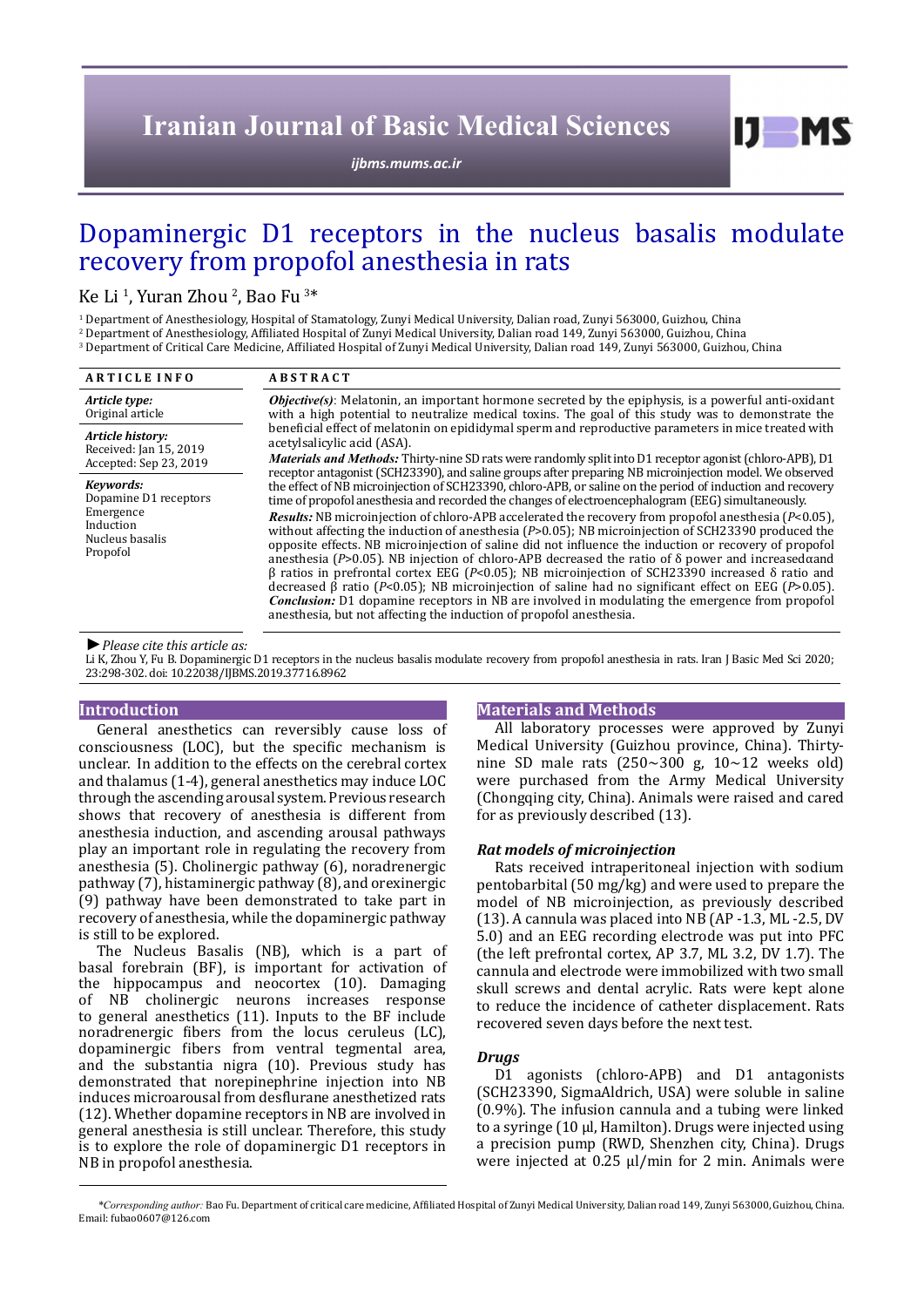

Figure 1. Timelines of microinjection and propofol infusion (A) and schematic of the microinjection site, modified from rat brain atlas (Paxinos& Watson, 2005)

divided into four groups: saline, chloro-APB, SCH23390, and chloro-APB+SCH23390 (n=8).

#### *Experimental protocol*

In behavioral experiment, the observer did not know what kind of drug is microinjected. Before behavioral experiment, rats were placed in a chamber (RWD Company, Shenzhen, China) for acclimation. We tested the loss and recovery of the righting reflex (LORR and RORR) as previously reported (6, 14, 15).

#### *Induction of anesthesia*

After adapting for 10 min (Figure 1A; t=-10 min), drugs began to infuse to the NB (Figure 1A; t=0 min). After injection, induction of anesthesia started (Figure. 1A; t=2 min) by intravenous infusion of propofol (48 mg/ kg/h). The LORR time was calculated as we described previously (13).

#### *Recovery from anesthesia*

After acclimation, anesthesia induction started (Figure. 1B; t=0 min) with propofol injection (11 mg/kg) within 30 sec. Anesthetic maintenance started (Figure. 1B; t=1 min) by continuous injection of propofol (48 mg/kg/h). Injection lasted for 30 min (16). Two minutes before stopping propofol injection, rats received an infusion of drugs into the NB (Figure 1B; t=28 min to 30 min). After infusion, rats were placed in supine position. Recovery time was measured as we described previously (13).

#### *EEG analyses*

EEG waves were obtained and amplified as previously described (13). Power spectrums were calculated by averaging the signal power (δ: 1 - 4 Hz; θ: 4 - 8 Hz; α: 8 - 12 Hz; β: 12-25 Hz; and γ: 25-60 Hz).

#### *Histological localization*

At the end of the test, rats received intraperitoneal injection with sodium pentobarbital (60 mg/kg) and perfused with normal saline and then paraformaldehyde (4%). Brain tissue was soaked in paraformaldehyde (12 hr) and dehydrated in sucrose (30%) for 5 days (4 ° C). Blocks  $(60 \mu m)$  including the NB were prepared using a freezing microtome (Leica, Heidelberg, Germany). The sections including NB were placed on a glass slide, then dried and stained as previously described (13).

#### *Statistical processing*

Statistical processing was performed using GraphPad Prism 5.0 (San Diego, CA, USA). Data were shown as Mean±SD. LORR and RORR time were analyzed by repeated measures one-way ANOVA with *post-hoc* Bonferroni's correction. *P*<0.05 was considered significant.

### **Results**

### *Histological localization*

A total of 39 rats were modeled, in which 32 rat cannula sites were located in BF, while 7 rats were not in BF. Each group contained 8 rats. The tissue micrograph of microinjection site was shown in Figure 1C.

#### *Behavioral results*

The LORR time of rats in saline, chloro-APB, SCH23390, and chloro-APB+ SCH23390 groups were 23.31±2.58 min, 26.14±2.76 min, 24.04±2.43 min, and 25.20±2.47 min, respectively, *P*>0.05, n=8, as shown in Figure 2A.

Compared to the saline group, RORR time of rats in chloro-APB group was significantly shortened (23.16 ±4.66 min *vs* 19.71±2.93 min, *P*<0.05, n=8), while RORR time of rats in the SCH23390 group was markedly prolonged (23.16 ± 4.66 min vs 33.25± 4.32 min, *P*<0.05, n=8). RORR time of rats in the chloro-APB + SCH23390 group was shorter than that in the SCH23390 group, but longer compared with the chloro-APB group (*P*<0.05, n=8, Figure 2B). Our results show that dopamine D1 receptors do not take part in the induction of propofol anesthesia, while they do participate in the recovery of propofol anesthesia.

#### *EEG changes*

We compared the EEG spectrum of 10 min before and after microinjection. Microinjection of saline had no significant effect on the EEG band (*P>*0.05, n=8). Infusion of chloro-APB decreased the ratio in the  $\delta$  band (1-4 Hz,



**Figure 2.** Effects of microinjection of drugs on the induction time (A) and emergence (B) of propofol anesthesia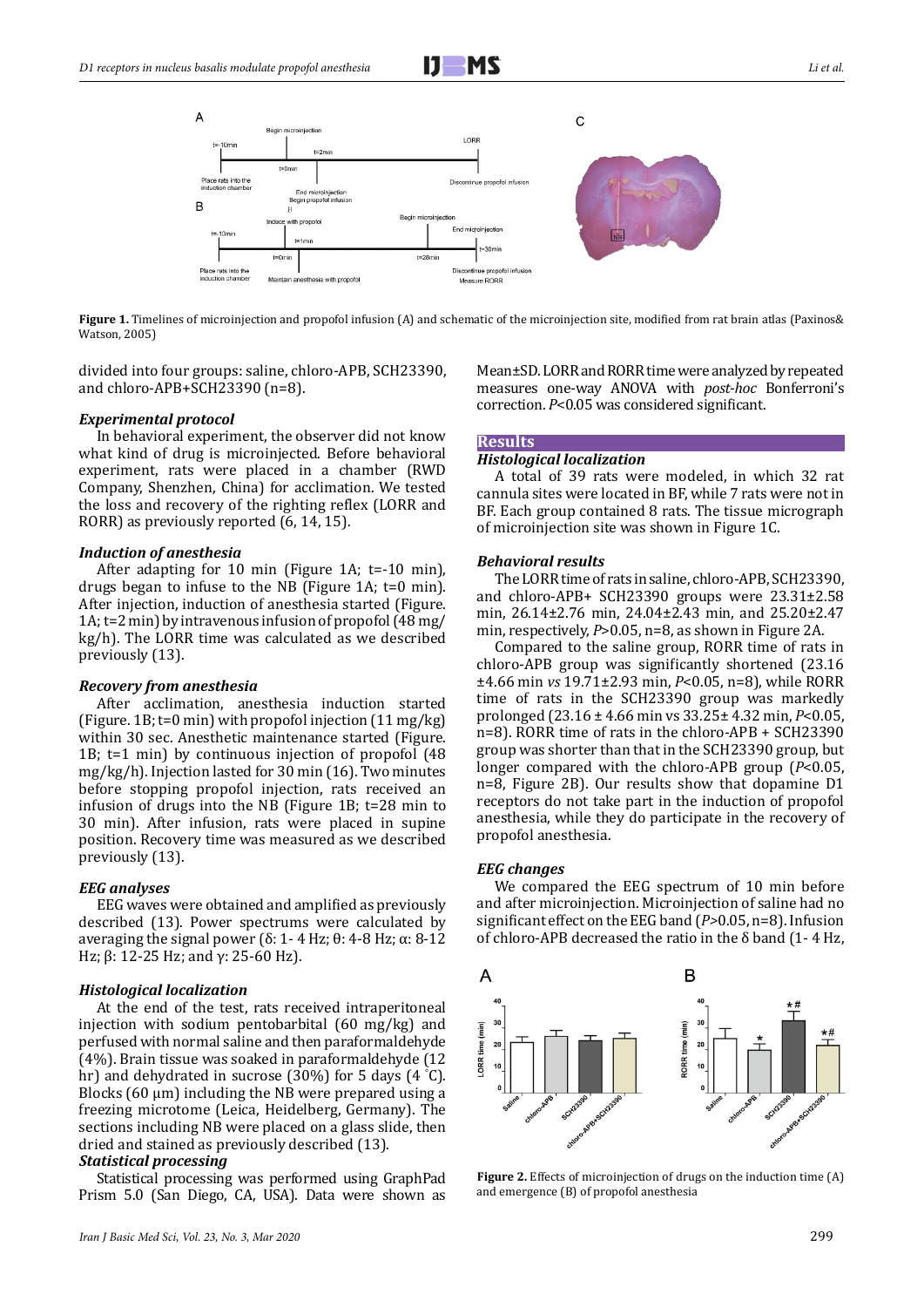

Figure 3. Representative EEG activity traces and corresponding power spectra recorded in the prefrontal cortex (A) and the results of spectral analyses of EEG power (B)

45.93%±4.31% vs 32.14%±3.36%, *P*<0.05, n=8) in PFC, but increased the power ratio in the α band (8-12 Hz, 11.76%±4.79% *vs* 16.76%±2.14%, *P*<0.05, n=8) and β power (12-25 Hz, 17.18±2.84% *vs* 24.64%±2.54%, *P*<0.05, n=8). However, Infusion of chloro-APB did not affect θ and γ (Figure 3B).

Comparing with pre-microinjection, infusion of SCH23390 increased the relative power in the δ band (45.93%±4.31% *vs* 52.34%±5.68%, *P*<0.05, n=8) and decreased the β band (17.18±2.84% *vs* 10.46%±2.38%, *P*<0.05, n=8), without changing the relative power in the θ, α, and γ (*P>*0.05, n=8, Figure 3B).

Compared to pre-microinjection, infusion of chloro-APB +SCH23390 into NB decreased the ratio in the **δ** band and decreased the power ratio in the **β** band (*P*<0.05, n=8), but the degree of change was lower compared with the chloro-APB group (*P*<0.05, n=8). The results demonstrated that infusion of D1 agonist and antagonist not only changed the RORR time of propofol anesthesia, but also induced the EEG changes in PFC.

#### **Discussion**

General anaesthesia provides analgesia, forgetting, immobility, retardation of autonomic response, and unconsciousness (17, 18), of which loss of consciousness became the research hotspot of anesthesiologists and neuroscientists. Although major progress has been made in the molecular level of general anesthetics, the brain nuclei affected by general anesthetics on which they exert general anesthesia remain unclear.

Electroencephalogram studies found that propofol induced EEG activity was similar to sleep slow waves and originated from the same cortical area (19). Therefore, sleep-arousal nuclei may take part in the loss of consciousness and emergence induced by anesthetics. The cholinergic arousal system is a vital part of the ascending arousal pathway, which is involved in regulating cortical and behavioral arousal (20). BF, receiving dopaminergic fibers from the ventral tegmental area (VTA) (21), is an important nucleus in the brain that regulates sleep and arousal (22, 23). Therefore, the dopamine receptors in BF may take part in LOC and emergence caused by general anesthetics.

The results showed that injection of D1 receptor agonist into NB did not influence anesthesia induction, while accelerating the emergence from propofol anesthesia. In contrast, D1 receptor antagonists delayed the recovery from propofol anesthesia. The traditional view is that the induction and emergence from general anesthesia are opposite processes, but the results of this study do not support this view. Consistent with our findings, Kelz *et al.* found that the orexin pathway regulates the recovery from isoflurane and sevoflurane anesthesia, while not influencing the induction process (24). Lesion of VTA dopaminergic neurons does not influence induction of propofol and ED50 either, but delays the recovery time (25). Our recent studies demonstrated that injection of norepinephrine into the central thalamus accelerated the recovery of propofol anesthesia in rats, without affecting the induction process (13). These studies suggest that the induction and emergence from general anesthesia may be two independent processes, which mediate by different neural pathways.

The behavioral arousal is usually associated with the cortical EEG activation. Therefore, we observed the effect of BF microinjection of D1 agonist and antagonist into NB on cortical EEG. We found that microinjection of D1 receptor agonist significantly decreased δ ratio and increased the ratio of  $\alpha$  and  $\beta$  waves. Slow-δ and α oscillations are markers of propofolinduced unconsciousness (26). Similar to our results, microinjection of norepinephrine into the central medial thalamus significantly reduced the  $\delta$  band and increased α ratio in the anterior cingulate cortex (13). Infusion of norepinephrine into BF caused microarousal in rats under desflurane anesthesia, and the ratio of δ in prefrontal cortex decreased significantly (12). In this study, microinjection of D1 agonist into NB not only accelerated the emergence from propofol anesthesia, but also triggered EEG activation in the prefrontal cortex. In addition, we also assessed the effect of coadministration of chloro-APB and SCH23390. We found that co-administration of chloro-APB and SCH23390 also have the effect of arousal, but the effect is lower than that of chloro-APB. We speculate that microinjection of D1 receptor agonist may activate D1 receptors on cholinergic neurons and glutamatergic neurons in NB, inducing the increase of acetylcholine and glutamate release and causing cortical arousal.<br>A previous research de

demonstrated that methylphenidate causes emergence from isoflurane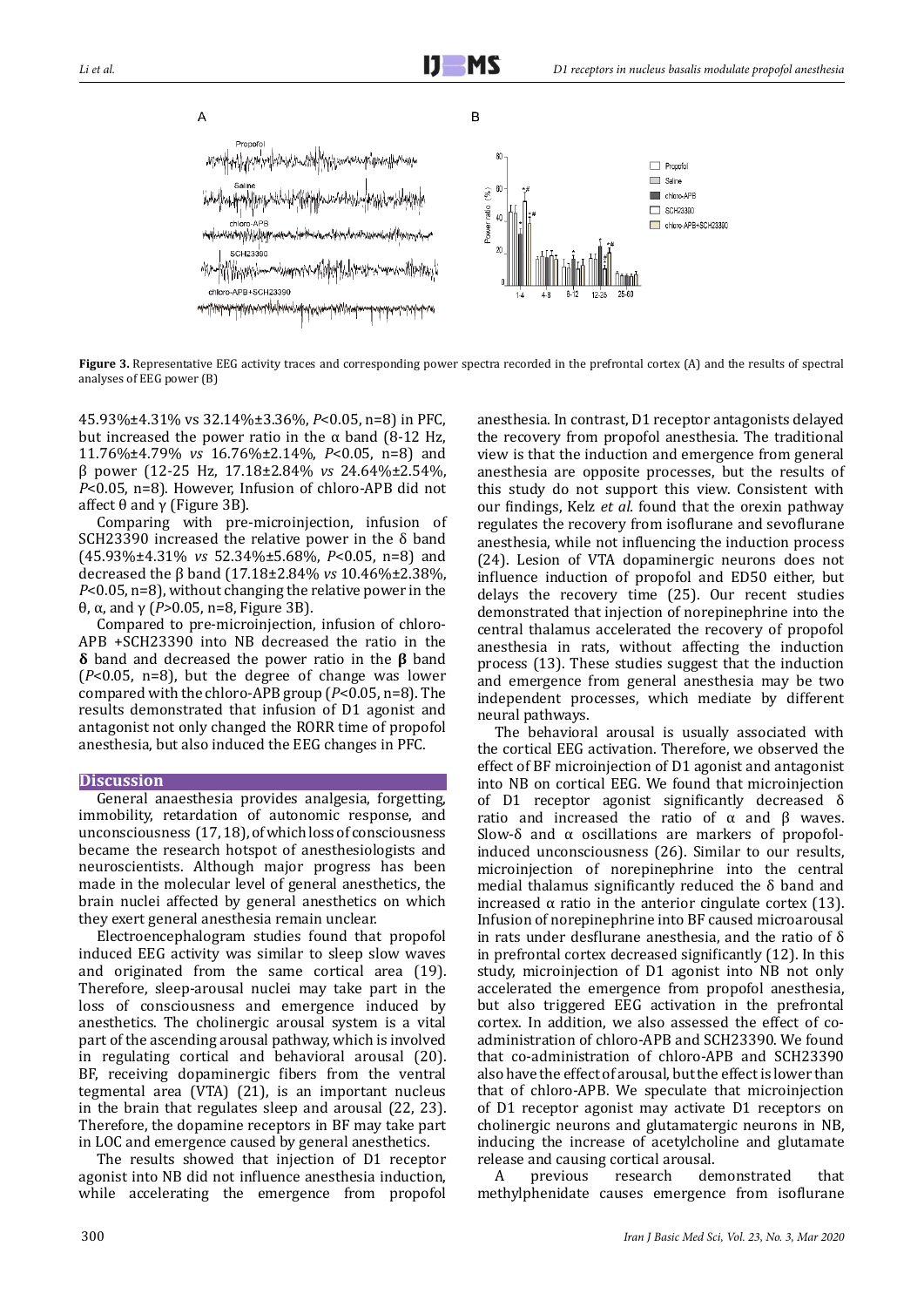anesthesia (27) and droperidol suppresses<br>methylphenidate-induced arouse. However, since arouse. However, since droperidol suppresses both adrenergic and dopaminergic receptors, the specific mechanisms responsible for methylphenidate are still unclear. Our study shows that activating D1 receptors is enough to cause recovery from propofol anesthesia. A previous study reported that chloro-APB is a respiratory stimulant (28), so it may be that chloro-APB induced a decrease in duration to recovery of isoflurane anesthesia by a combination of increased arousal and minute ventilation. The propofol used in this study is an intravenous anesthetic and is not affected by minute ventilation. Therefore, the results of the present study indicate that activating D1 dopamine receptors can accelerate recovery from propofol anesthesia and cause cortical arousal.

The following are the limitations of this study. Firstly, this study only observed the effect of dopamine D1 receptors on the induction and emergence from propofol anesthesia, while effects of D2 receptors were not observed. Secondly, although we observed that microinjection of D1 receptor agonists accelerated the emergence from propofol anesthesia, we did not explore the intracellular signaling mechanisms triggered by D1 receptors.

#### **Conclusion**

D1 dopamine receptors in NB are involved in modulating the emergence from propofol anesthesia, but do not affect the induction of propofol anesthesia.

#### **Acknowledgment**

This study is supported by the National Natural Science Foundation of China (grant number: 81760206) and Planning project of Guizhou provincial science and technology Department (grant number: [2016]7498).

#### **Conflicts of Interest**

The authors declare that there are no conflicts of interest

#### **References**

1. Vahle-Hinz C, Detsch O, Siemers M, Kochs E. Contributions of GABAergic and glutamatergic mechanisms to isofluraneinduced suppression of thalamic somatosensory information transfer. Exp Brain Res 2007; 176:159-172.

2. Velly LJ, Rey MF, Bruder NJ, Gouvitsos FA, Witjas T, Regis JM*, et al.* Differential dynamic of action on cortical and subcortical structures of anesthetic agents during induction of anesthesia. Anesthesiology 2007; 107:202-212.

3. Fu B, Wang Y, Yang H, Yu T. Effects of etomidate on GABAergic and glutamatergic transmission in rat thalamocortical slices. Neurochem Res 2016; 41:3181-3191.

4. Fu B, Liu C, Zhang Y, Fu X, Zhang L, Yu T. Ketamine attenuates the glutamatergic neurotransmission in the ventral posteromedial nucleus slices of rats. BMC Anesthesiol 2017; 17:111-115.

5. Taylor NE, Chemali JJ, Brown EN, Solt K. Activation of D1 dopamine receptors induces emergence from isoflurane general anesthesia. Anesthesiology 2013; 118:30-39.

6. Alkire MT, McReynolds JR, Hahn EL, Trivedi AN. Thalamic microinjection of nicotine reverses sevoflurane-induced loss of righting reflex in the rat. Anesthesiology 2007; 107:264- 272.

7. Zhang Y, Fu B, Liu C, Yu S, Luo T, Zhang L*, et al.* Activation of noradrenergic terminals in the reticular thalamus delays arousal from propofol anesthesia in mice. FASEB J 2019:fj201802164RR.

8. Luo T, Leung LS. Involvement of tuberomamillary histaminergic neurons in isoflurane anesthesia. Anesthesiology 2011; 115:36-43.

9. Zecharia AY, Nelson LE, Gent TC, Schumacher M, Jurd R, Rudolph U*, et al.* The involvement of hypothalamic sleep pathways in general anesthesia: testing the hypothesis using the GABAA receptor beta3N265M knock-in mouse. J Neurosci 2009; 29:2177-2187.

10. Leung LS, Luo T, Ma J, Herrick I. Brain areas that influence general anesthesia. Prog Neurobiol 2014; 122:24-44.

11. Leung LS, Petropoulos S, Shen B, Luo T, Herrick I, Rajakumar N*, et al.* Lesion of cholinergic neurons in nucleus basalis enhances response to general anesthetics. Exp Neurol 2011; 228:259-269.

12. Pillay S, Vizuete JA, McCallum JB, Hudetz AG. Norepinephrine infusion into nucleus basalis elicits microarousal in desfluraneanesthetized rats. Anesthesiology 2011; 115:733-742.

13. Fu B, Yu T, Yuan J, Gong X, Zhang M. Noradrenergic transmission in the central medial thalamic nucleus modulates the electroencephalographic activity and emergence from propofol anesthesia in rats. J Neurochem 2017; 140:862-873.

14. Franks NP. General anaesthesia: from molecular targets to neuronal pathways of sleep and arousal. Nat Rev Neurosci 2008; 9:370-386.

15. Hudetz AG, Vizuete JA, Pillay S. Differential effects of isoflurane on high-frequency and low-frequency gamma oscillations in the cerebral cortex and hippocampus in freely moving rats. Anesthesiology 2011; 114:588-595.

16. Dutta S, Matsumoto Y, Gothgen NU, Ebling WF. Concentration-EEG effect relationship of propofol in rats. J Pharm Sci 1997; 86:37-43.

17. Rudolph U, Antkowiak B. Molecular and neuronal substrates for general anaesthetics. Nat Rev Neurosci 2004; 5:709-720.

18. Campagna JA, Miller KW, Forman SA. Mechanisms of actions of inhaled anesthetics. N Engl J Med 2003; 348:2110-2124.

19. Murphy M, Bruno MA, Riedner BA, Boveroux P, Noirhomme Q, Landsness EC*, et al.* Propofol anesthesia and sleep: a highdensity EEG study. Sleep 2011; 34:283-291A.

20. Alkire MT, Hudetz AG, Tononi G. Consciousness and anesthesia. Science 2008; 322:876-880.

21. Gaykema RP, Zaborszky L. Direct catecholaminergiccholinergic interactions in the basal forebrain. II. Substantia nigra-ventral tegmental area projections to cholinergic neurons. J Comp Neurol 1996; 374:555-577.

22. Fuller PM, Sherman D, Pedersen NP, Saper CB, Lu J. Reassessment of the structural basis of the ascending arousal system. J Comp Neurol 2011; 519:933-956.

23. Xu M, Chung S, Zhang S, Zhong P, Ma C, Chang WC*, et al.* Basal forebrain circuit for sleep-wake control. Nat Neurosci 2015; 18:1641-1647.

24. Kelz MB, Sun Y, Chen J, Cheng Meng Q, Moore JT, Veasey SC*, et al.* An essential role for orexins in emergence from general anesthesia. Proc Natl Acad Sci U S A 2008; 105:1309-1314.

25. Zhou X, Wang Y, Zhang C, Wang M, Zhang M, Yu L*, et al.* The role of dopaminergic VTA neurons in general anesthesia. PLoS One 2015; 10:e0138187.

26. Purdon PL, Sampson A, Pavone KJ, Brown EN. Clinical electroencephalography for anesthesiologists: Part I: background and basic signatures. Anesthesiology 2015; 123:937-960.

27. Solt K, Cotten JF, Cimenser A, Wong KF, Chemali JJ, Brown EN. Methylphenidate actively induces emergence from general anesthesia. Anesthesiology 2011; 115:791-803.